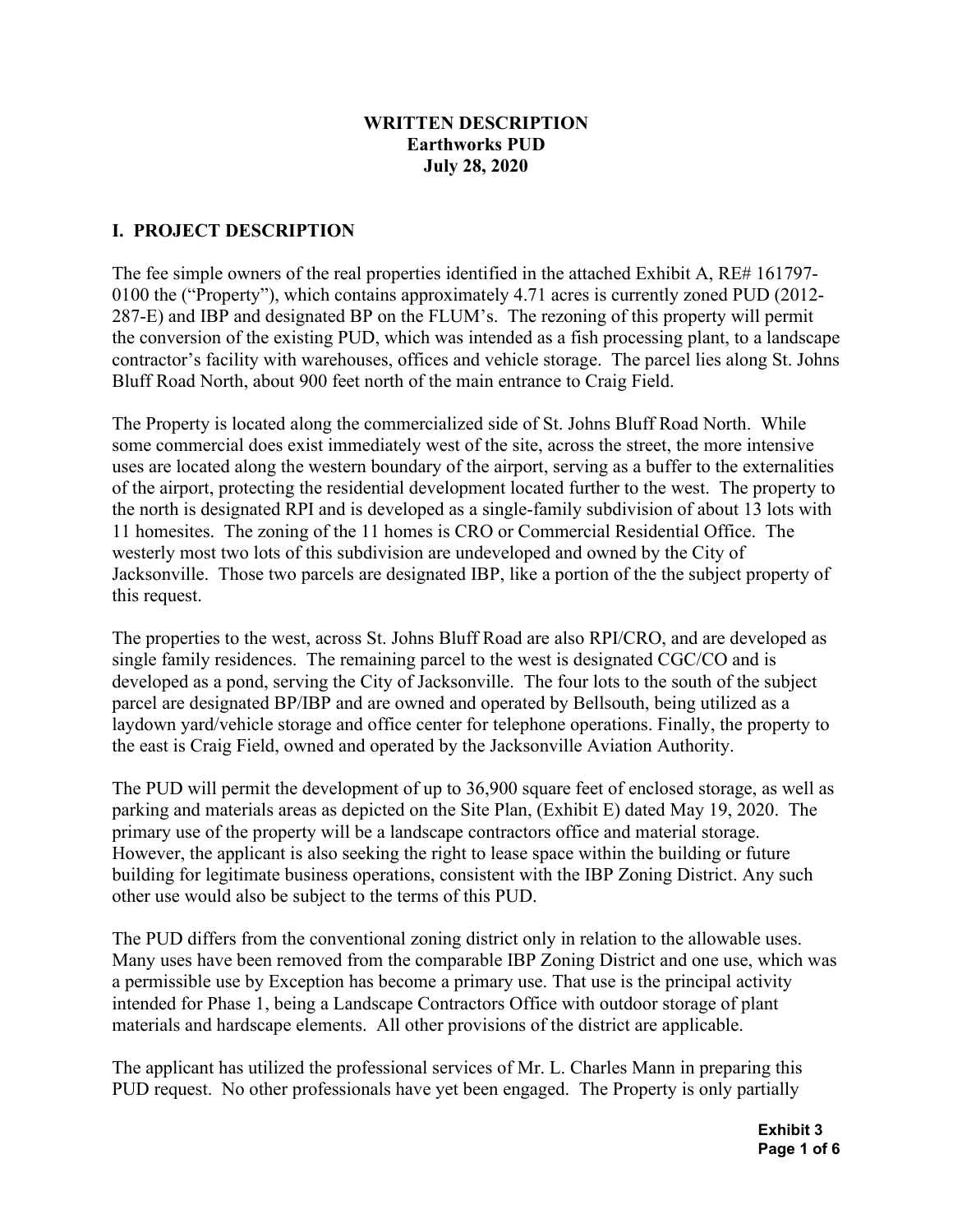Earthworks PUD July 28, 2020 2

developed, being used for parking of vehicles and some storage. The owner proposes additional development in the future as the market demand arises. The property has no significant or unique characteristics, variation of elevations or natural features worth noting.

It is appropriate to utilize such zoning tools to permit operation of commercial activities while maintaining the quality of a business park corridor and reducing the overall intensity of such commercial thoroughfares. The implementation of this PUD would further the goals, objectives and policies of the plan**.** 

**The Property is to be operated and used in accordance with the terms and limitations of this PUD ordinance and its supporting exhibits, as a Business Park/ Industrial Office development. The property will be developed in consonance with the goals and objectives of the BP Land Use Category of the City of Jacksonville 2030 Comprehensive Plan Future Land Use Element. It is the intent of the owner to commence the construction of the first enclosed building and improvements immediately after zoning approval. Further, all future maintenance and operations will be the sole responsibility of the land owner(s), in compliance with the Municipal Ordinance for the City of Jacksonville and this PUD.** 

## **II. USES AND RESTRICTIONS**

The Property may be further divided or developed as depicted on the attached site plan (Exhibit E) dated May 19, 2020 (the "Site Plan,") which is incorporated herein by this reference.

#### *A. Permitted Uses:*

- (1) Medical and dental or chiropractor offices and clinics.
- (2) Professional offices.
- (3) Business offices.
- (4) Union halls.
- (5) Warehousing, wholesaling, distribution and similar uses, and light manufacturing, fabrication, assembling of components, printing and similar uses.
- (6) Manufacturer's agents and display rooms, offices of landscape contractors including retail sales of plant material and hardscape as well as the outside storage of plant materials or hardscape elements used for landscaping activities.
- (7) Research, dental and medical laboratories, manufacturers of prosthetic appliances, dentures, eyeglasses, hearing aids and similar products.
- (8) Radio or television broadcasting offices or studios subject to Part 15 of the Zoning Code.
- (9) Vocational, technical, business, trade or industrial schools and similar uses.

(10) Essential services, including water, sewer, gas, telephone, radio and electric, meeting the performance standards and development criteria set forth in Part 4.

(11) Off-street parking lots for premises requiring off-street parking lots, meeting the performance standards and development criteria set forth in Part 4.

(12) Churches, including a rectory and similar uses, meeting the performance standards and development criteria set forth in Part 4.

- (13) Animal hospitals, veterinary clinics, animal boarding places, dog parks.
- (14) Outside storage subject to the performance standards and development criteria set forth in Part 4.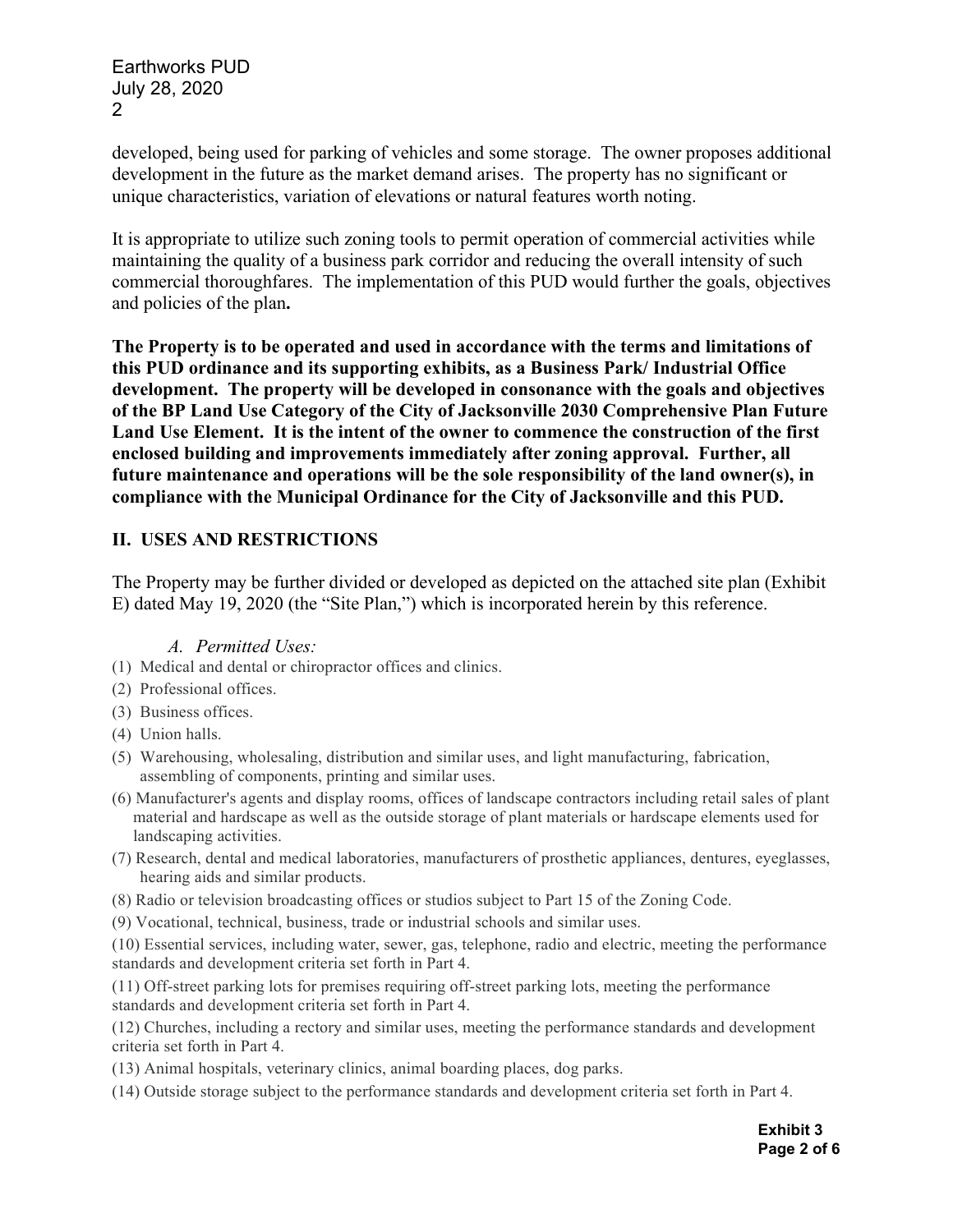(15) Fitness centers.

(b)*Permitted accessory uses.* See [Section 656.403.](https://library.municode.com/fl/jacksonville/codes/code_of_ordinances?nodeId=ZOSE_CH656ZOCO_PT4SURE_SPBMIRE_S656.403ACUSST)

#### (c)*Permissible uses by exception*

(1) Retail sales of all types of merchandise, service establishments including restaurants, and the retail sale and service of alcoholic beverages for either on-premises or off-premises consumption or both. The aforementioned shall not exceed 50 percent of the building of which it is a part.

#### **III. DEVELOPMENT STANDARDS**

- A. *Dimensional Standards.*
	- 1. *Minimum parcel area and yard areas:* The minimum lot size, lot width and yard areas for structures shall be as follows:

Lot Size – minimum of 10,000 square feet

Lot Width – minimum of 100 feet

Yards - Front: 20 feet Side: 5 feet  $Rear - 5$  feet

- 2. *Maximum parcel or sub-parcel coverage by all buildings and structures:* 65%
- 3*. Maximum height of structures:* Thirty-Five (35) feet.
- B. *Ingress, Egress and Circulation.*
	- 1. Vehicular ingress and egress shall be substantially as shown on the Site Plan.
- C. *Signs.*
	- 1. The number, location size and height of signage to be located on the property shall be as follows:

One double faced monument sign not to exceed (125) one hundred and twentyfive square feet in area and (25) twenty-five feet in height may be permitted along St. Johns Bluff Road North.

*Illumination:* internal or indirect lighting, will be permitted as appropriate.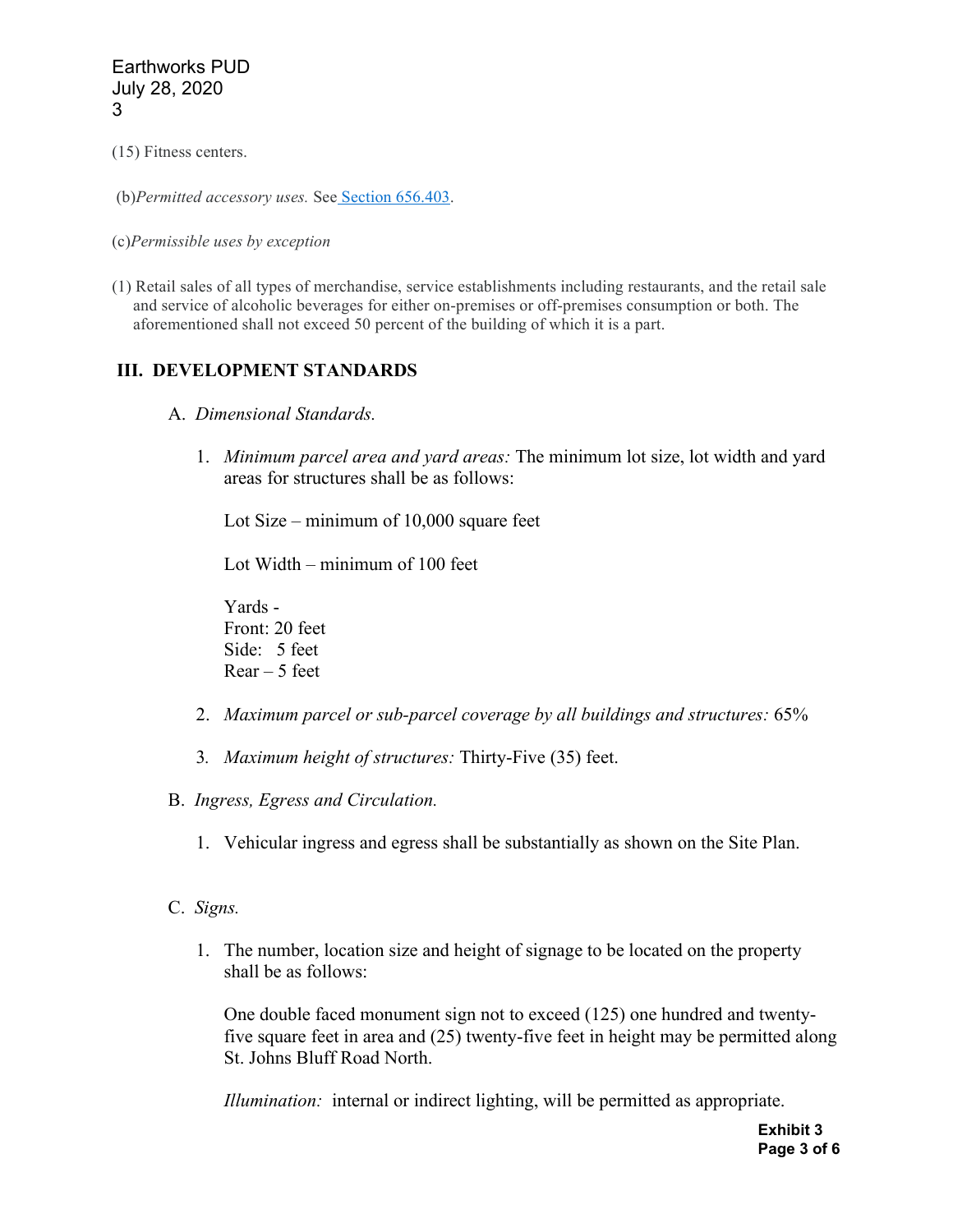## D. *Site Design and Landscaping.*

- 1. Loading facilities will be located at the rear or side of the building and visually screened from an abutting public or approved private street.
- 2. Off-street parking shall comply with Part 12 Landscaping Requirements
- 3. Lighting associated with any use of this PUD will be of a design that does not permit trespass lighting onto adjacent properties. More specifically, sag lenses, drop lenses and convex lenses are prohibited. Furthermore, all lighting poles will not exceed 15 feet and will utilize metal halide, compact fluorescent or LED bulbs with cutoffs as appropriate.

## E. *Building Orientation*

- 1. The buildings will be oriented toward the east and west, as depicted on the attached site plan (Exhibit E) dated May 19, 2020 the "Site Plan,")
- F. Parking
	- 1. Parking spaces will be permitted as depicted on the Site Plan and meet the requirements of Part 6, Zoning Code as well as Part 12, relating to the same.

# **IV. JUSTIFICATION FOR PLANNED UNIT DEVELOPMENT CLASSIFICATION FOR THIS PROJECT**

The proposed project is consistent with the general purpose and intent of the City of Jacksonville 2030 Comprehensive Plan and Land Use Regulations. The proposed rezoning is a reasonable manner by which to permit the development of existing industrial property, located immediately adjacent to an airport, while acting as a buffer to the existing residential properties along the St. Johns Bluff corridor.

The proposed zoning will act as a logical development plan, eliminating the previously approved fish processing plant and permitting the property to be developed for use by an established landscape contractor and other future business activities as outlined in this PUD. This PUD is designed to protect the usable nature of the property while promoting numerous Goals, Objectives and Policies of the 2030 Comprehensive Plan.

This PUD:

Is more efficient and effective than would be possible through strict application of the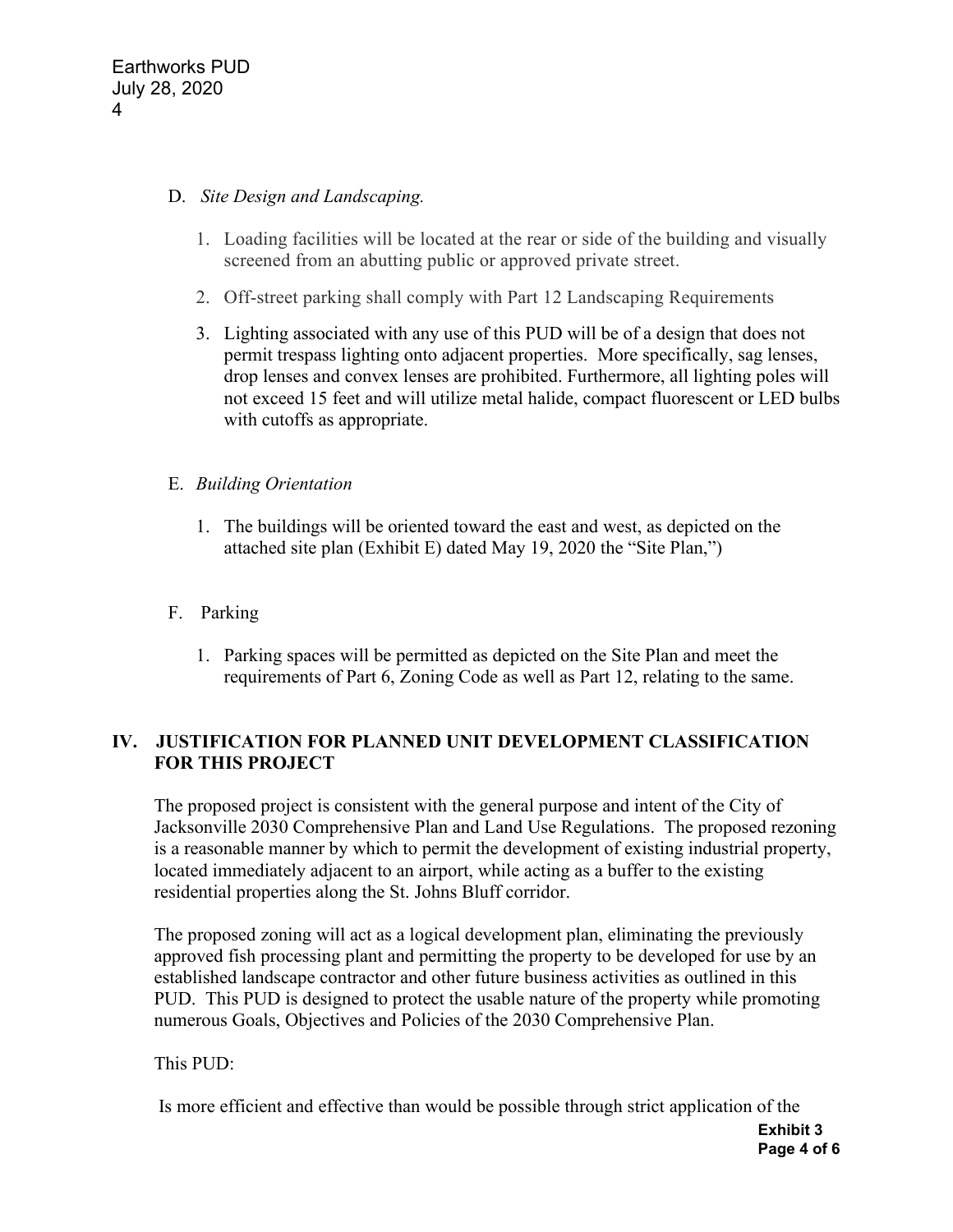City of Jacksonville Land Use Regulations or a conventional zoning district which are broad based and cannot be subject to generalized site plans;

Represents an appropriate intensity for limited industrial use located along St. Johns Bluff Road and immediately adjacent to an airport. The PUD offers a combination of possible uses, properly designed to promote a logical transition between the established uses and a sustainable and desirable development pattern on an infill location;

Will promote the purposes of the 2030 Comprehensive Plan, including the following:

- 1. FLUE Objective 1.1
- 2. FLUE Objective 3.2
- 3. FLUE Policy 3.2.2
- 4. FLUE Policy 3.2.12

## **V. SUCCESSORS IN TITLE**

All successors in title to the Property, or any portion of the Property, shall be bound to the conditions of this PUD.

## **VI. PUD REVIEW CRITERIA**

- A. *Consistency with Comprehensive Plan***.** The Property is designated RPI pursuant to the City's Future Land Use Map Series of the City's 2030 Comprehensive Plan. The uses and amounts (intensity) proposed in the PUD would be consistent with this designation as well as the established uses in the vicinity.
- B. *Consistency with the Concurrency Management System*. The development of the Property will comply with the requirements of the Concurrency Management/ Mobility System.
- C. *Allocation of Residential Land Use.* No residential use is intended for this PUD.
- D. *Internal Compatibility/Vehicular Access.* Vehicular access to the site is currently available from St. Johns Bluff Road. Any revisions to these driveways will necessitate the review and approval of the City of Jacksonville.
- E. *External Compatibility/Intensity of Development*. The PUD reduces the otherwise allowable uses of the IBP Zoning District in exchange for the use of outdoor storage associated with the landscape contractor's activities. All uses listed herein are similar to, or less intensive than the activities occurring on properties in close proximity.
- F. The development will be appropriately screened from adjacent properties and structures will be oriented in a manner that will foster an inward approach to this